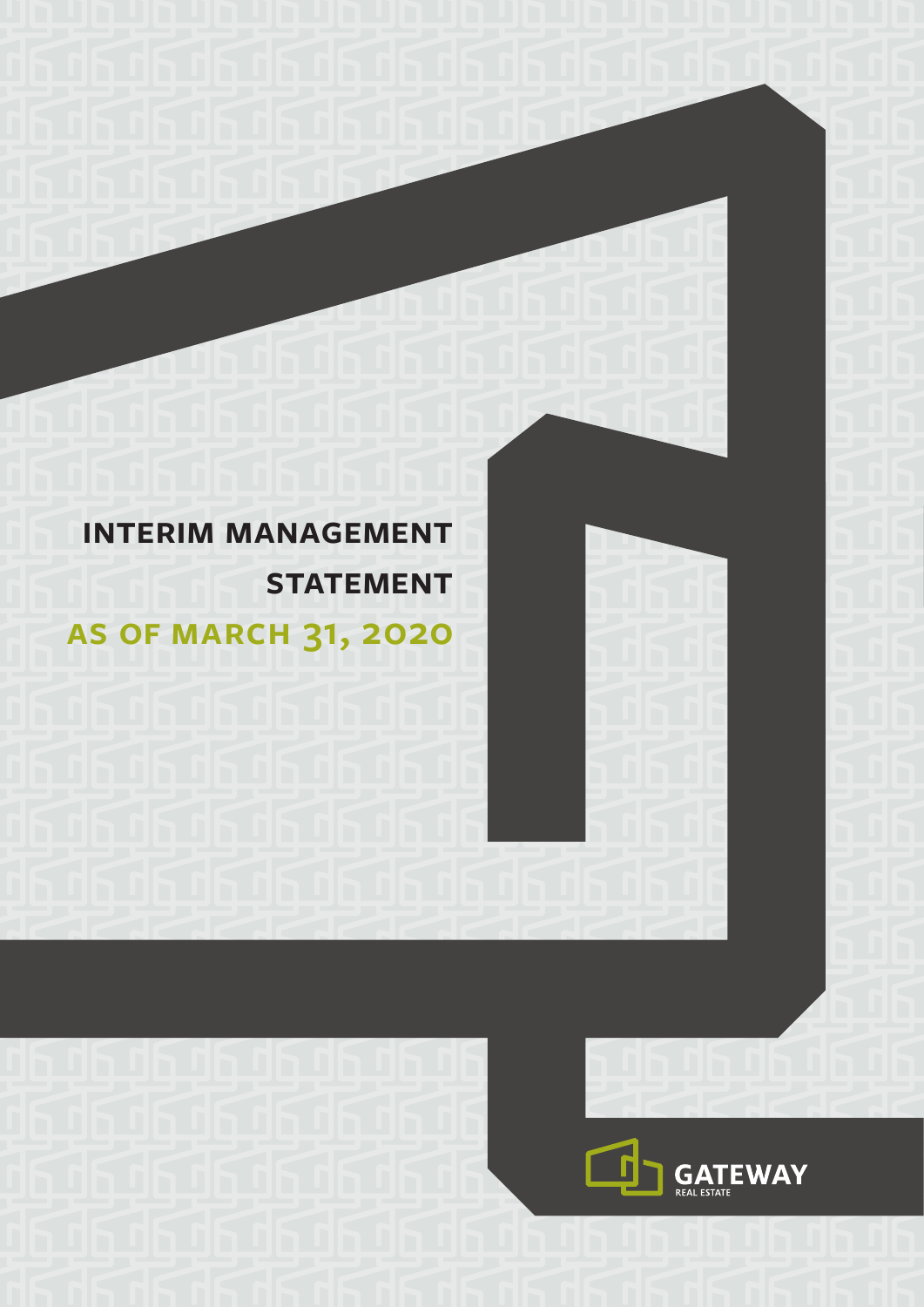## **at a glance**

#### **Key financial indicators**

**—**

| in $\epsilon$ thousand                                |                     |                   |
|-------------------------------------------------------|---------------------|-------------------|
|                                                       |                     |                   |
| Financial performance indicators                      | 01.01. - 31.03.2020 | 01.01.-31.03.2019 |
| Revenues                                              | 27,224              | 11,611            |
| Gross profit                                          | 79,825              | 20,833            |
| EBIT adjusted                                         | 22,668              | 7,021             |
| <b>EBT</b>                                            | 13,037              | $-2,333$          |
| Consolidated profit                                   | 8,297               | $-2,831$          |
| Earnings per share                                    | 0.04                | $-0.02$           |
| Financial position and liquidity ratios               | 31.03.2020          | 31.12.2019        |
| Total assets                                          | 961,172             | 1,039,965         |
| Equity                                                | 333,879             | 325,991           |
| Equity ratio                                          | 34.7%               | 31.3%             |
| Cash and cash equivalents                             | 92,055              | 216,045           |
| Net financial debt                                    | 437,756             | 405,704           |
| Leverage ratio (net financial debt/EBIT adjusted LTM) | 2.5                 | 2.6               |
| Portfolio indicators                                  | 31.03.2020          | 31.12.2019        |
| Average gross development volume (GDV) in € billion   | 5                   | 5                 |
| Number of projects                                    | 24                  | 24                |

## **overview over the first three months**



Gateway Real Estate closes the first quarter of 2020 with a **positive consolidated profit**

**Gross development volume (GDV)** amounts to



as of March 31, 2020

**Dividends paid per no-par value share**  for the fiscal year 2019 was



**ebit adjusted**  reaches

## **€22.7 million**

in the first quarter of 2020

**Earnings per share**  amounts to

**€0.04**

in the first three months of 2020



Due to the covid-19 pandemic, a forecast for 2020 will be issued once this is reasonably possible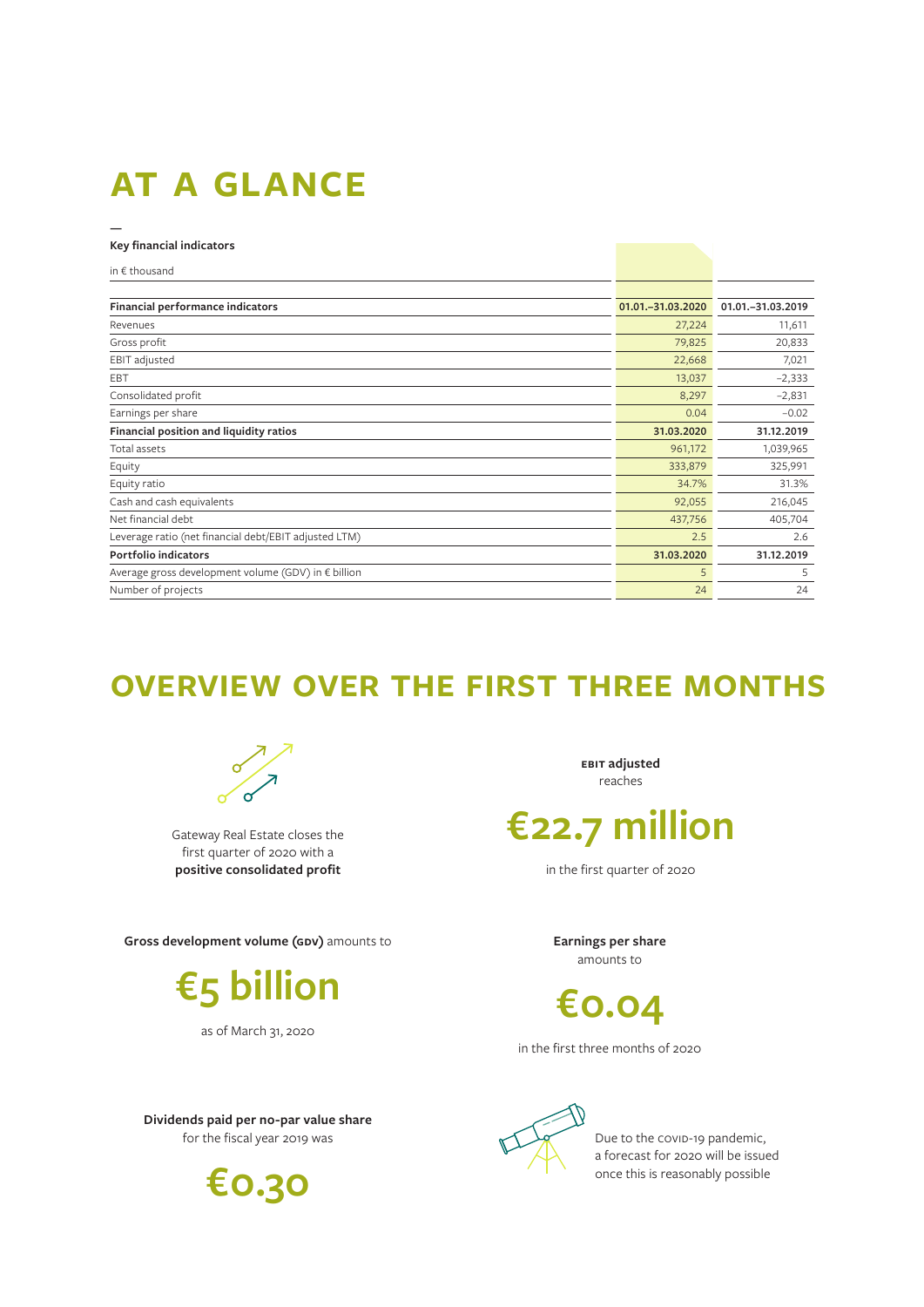## **about us**

**gateway real estate ag, together with its subsidiaries, is one of the leading listed real estate developers with a focus on commercial and residential real estate. it is specialized in the development and the subsequent sale of properties, as well as the acquisition and long-term leasing of commercial properties as yield investments. in particular, we focus on the development of office properties and inner-city commercial buildings in germany's top 7 cities as well as residential real estate in selected high-growth regions.**

**in terms of development, gateway real estate ag and its subsidiaries cover the value chain from the acquisition of land and projects through development and construction to the sale of the properties. in addition, we have an excellent network and established partnerships. this enables us to generate attractive returns for our shareholders.**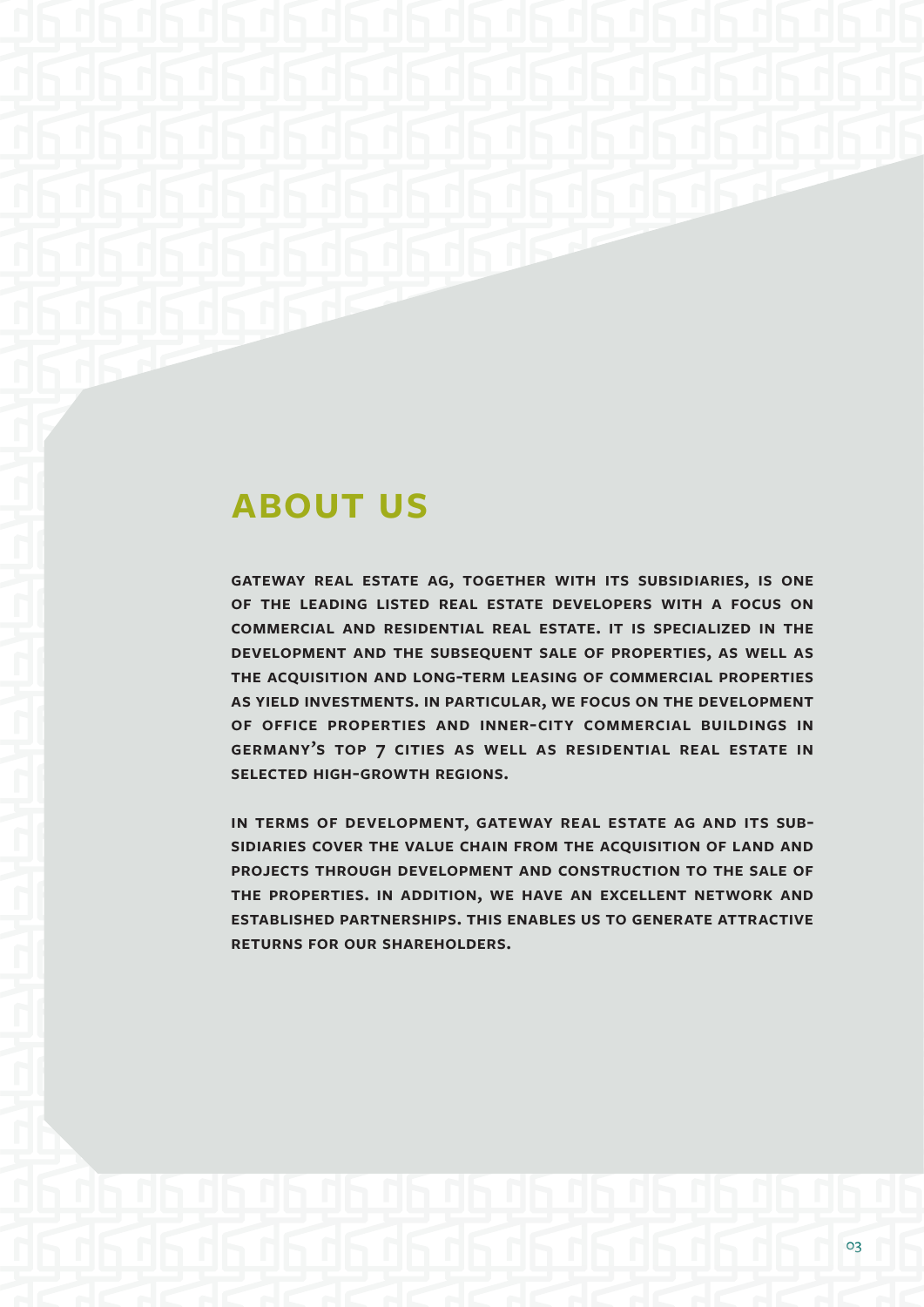# **CONTENT**

- **Letter of the Management Board**
- **The gateway share**
- **Interim Group Management Report**
- **ifrs Consolidated statement of financial position**
- **ifrs Consolidated statement of comprehensive income**
- **ifrs Consolidated statement of cash flows**
- **Financial calendar | Imprint**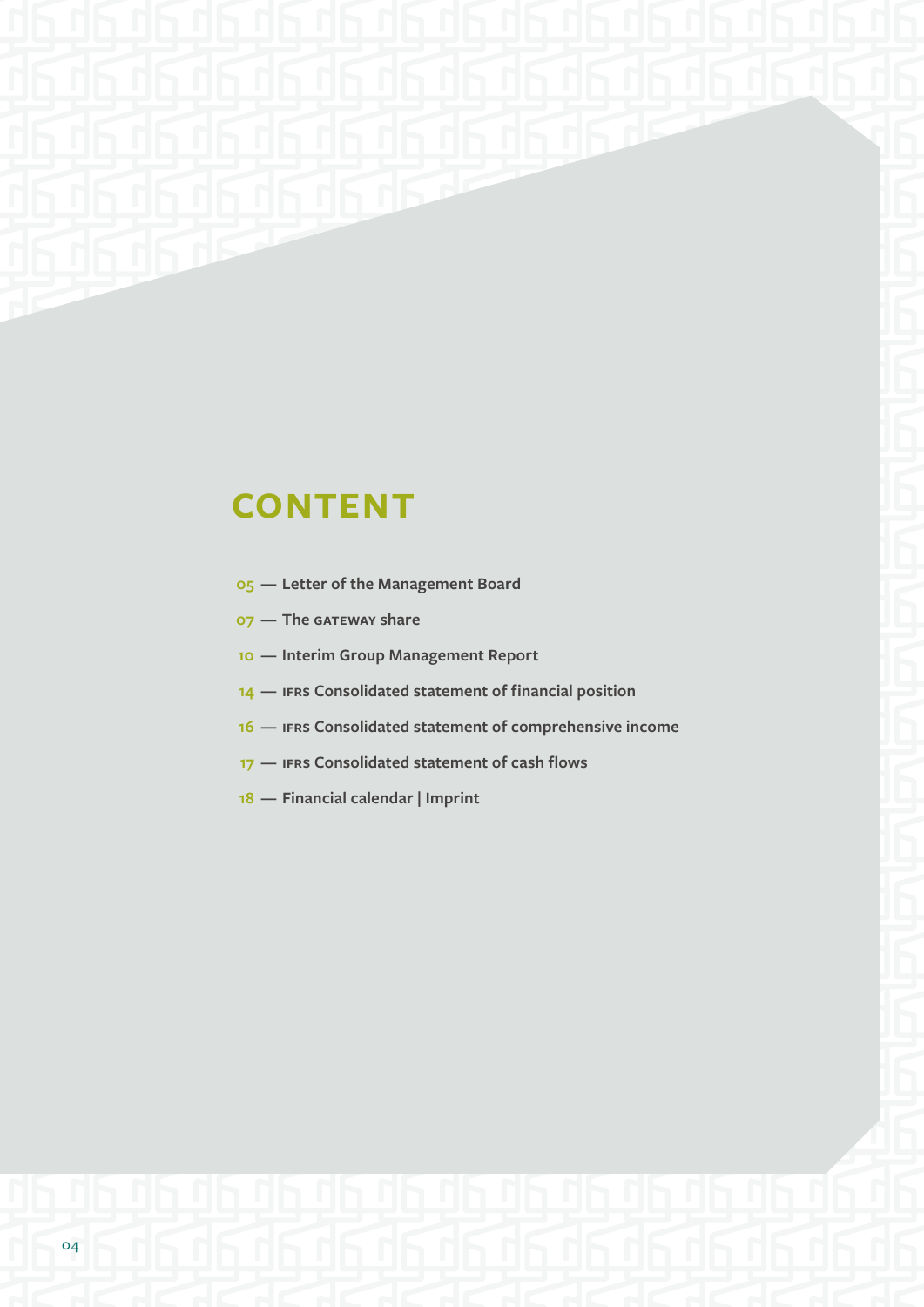## **letter of the management board**

#### **Dear Shareholders, Ladies and Gentlemen,**

Gateway Real Estate ag has made a successful start to the 2020 fiscal year from a solid base. We had established the foundation for this already during the year 2019 thanks to a very successful business performance as well as a strong pipeline of projects.

We were able to seamlessly continue this positive development in the first weeks and months of the year 2020. For instance, we sold a further project development in Duesseldorf as a forward sale. In addition, the development projects in Augsburg as well as one project development in Berlin were closed and were transferred to our portfolio. New opportunities to acquire further plots of land and projects have been brought to our attention and are currently being analyzed by us. Our gross development volume (GDV) amounts to €4.9 billion as of March 31, 2020.

gateway's dynamic growth is also reflected in the business development in the first quarter. ebit adjusted, which is a key financial indicator for us and which amounted to around € 7.0 million in the first quarter of 2019, stood at approximately € 22.7 million in the first quarter of 2020 – a level that, in the fiscal year 2019, was not reached until the middle of the year. Earnings before taxes (EBT) amounted to €13.0 million in the past quarter, after negative earnings of € –2.3 million in the prior-year period. The consolidated profit, i.e. the earnings after taxes, was also positive and amounted to € 8.3 million (Q1 2019: € –2.8 million), corresponding to earnings per share of € 0.04 (Q1 2019: € –0.02).

The outbreak of the covip-19 pandemic led to radical changes in social and business life from mid-March 2020 at the latest; accordingly, the current situation of the economy and the society is dominated by large uncertainties. Even if some of the restrictions introduced by governments have been eased or withdrawn in the meantime, it is expected that Germany's gross domestic product will decline significantly in the second quarter. The negative effects on Germany's real estate markets have been relatively minor so far. Even if we currently do not see any effects on our construction sites and the projects currently in the realization phase are progressing as planned, we have observed for example that sales processes are delayed. However, we currently anticipate that this is merely a time lag.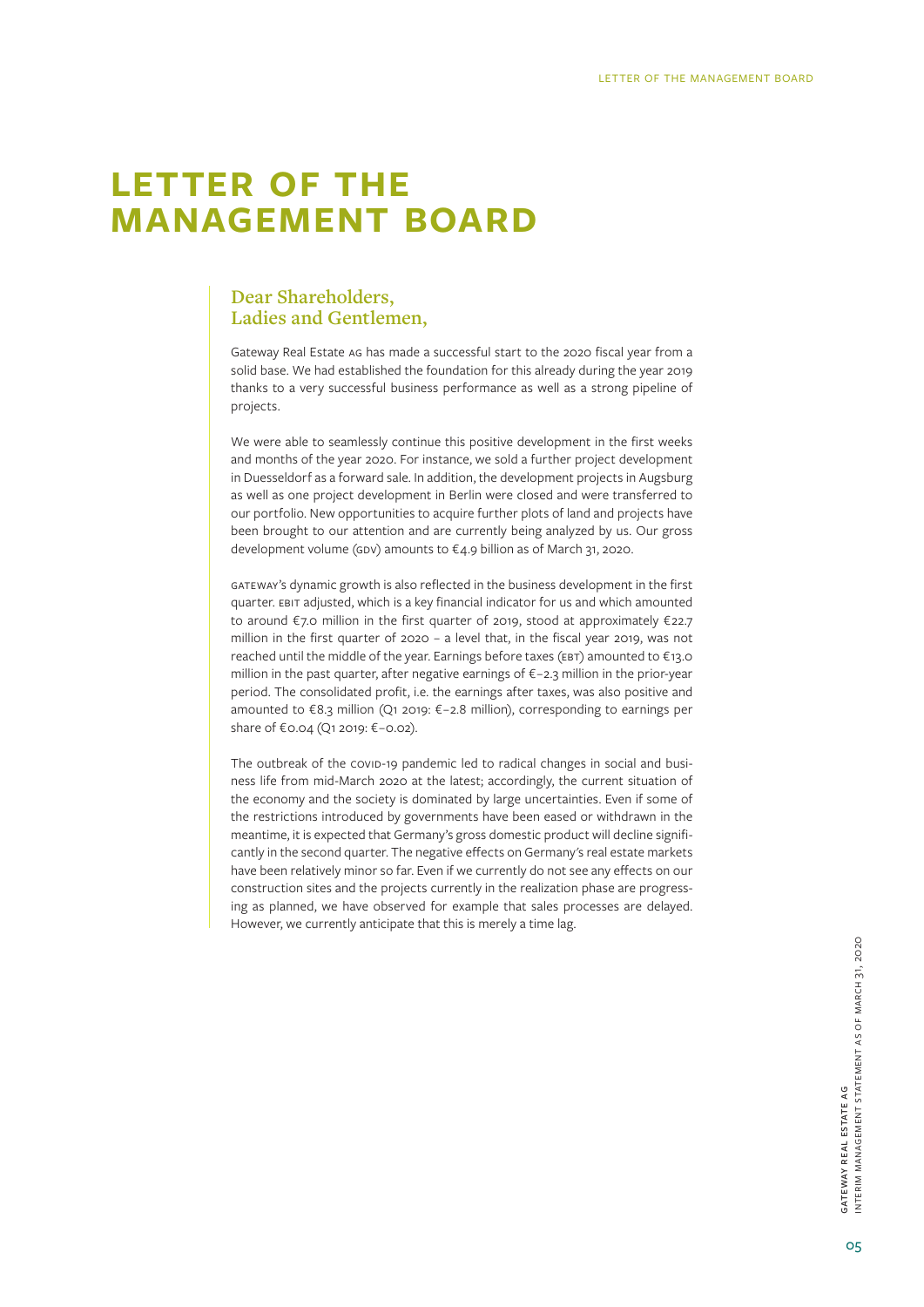As we already pointed out in our 2019 Annual Report, GATEWAY, like most companies, observes the current development very closely at the moment, analyzes the circumstances, risks and opportunities within the framework of the implemented risk management system and manages its decisions based on the results. Accordingly, we will issue a forecast for 2020 once this is reasonably possible.

In this context, we want to thank you, our shareholders, most sincerely that you accepted all the resolutions proposed by the Management Board and the Supervisory Board at the Annual General Meeting of Gateway Real Estate ag on May 12, 2020 with very large majorities, thus highlighting your approval of the Company's strategic path.

We are grateful for your trust and look forward to the further cooperation with our very dedicated and experienced team.

Frankfurt/Main, May 2020

Manfred Hillenbrand Tobias Meibom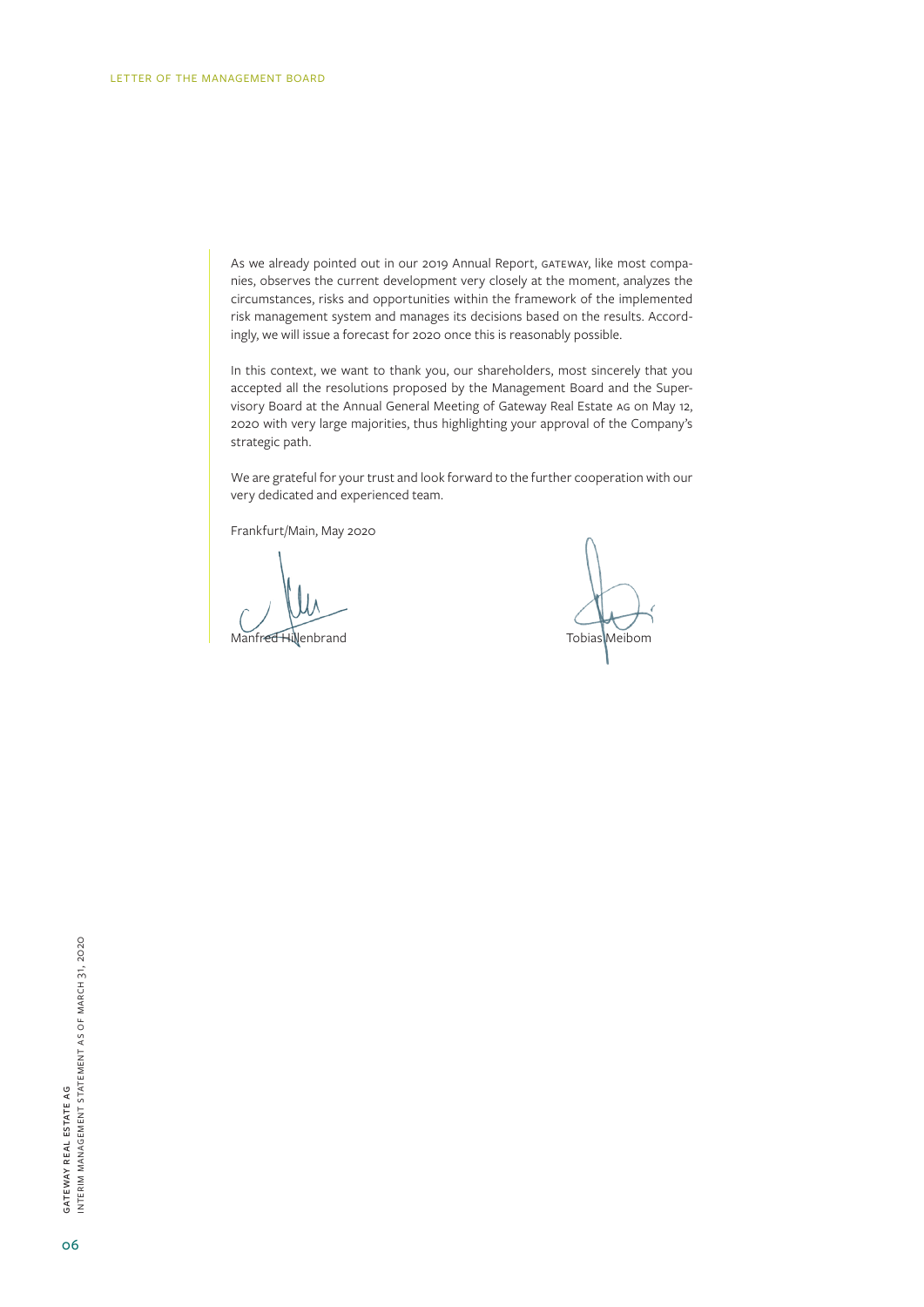## **the gateway share**

#### **performance of the gateway shares**

In the reporting period, the shares of Gateway Real Estate ag were exposed to an historically weak first quarter in view of the developments on the international capital markets. These developments also impacted the major German indices which were already suffering massively from the economic effects of the covip-19 pandemic, particularly in the second half of the first quarter of 2020.

The DAX performed well at the beginning of the year, rising by four per cent from 13,234 to 13,789 points between January 2 and February 19. Subsequently, after the outbreak of the covip-19 pandemic, the European stock markets also plunged to 9,936 points as of March 31, 2020, representing a decline of almost 28 per cent within six weeks. The DAX was approximately 25 per cent lower as of the end of the quarter than compared to year-end 2019. During the last economic crisis in 2008/2009, for historical comparison, the German real estate market showed resilience and even acted as an anchor for the economy. However, the prices of listed real estate companies were not immune to losses at the time. This also applies to the current situation: The FTSE EPRA Nareit Europe Index and the FTSE EPRA Nareit Germany Index fell by 27 per cent and 14 per cent, respectively, in the first quarter. However, all three indices were already exhibiting upward trends towards the end of the first quarter.

Based on this comparison, but also compared to the downturn of single German real estate developer shares that can be seen as competitors of gateway, the gateway share remained relatively stable in the first quarter of 2020 and after the outbreak of the covip-19 pandemic in Germany.

At the beginning of the first quarter of 2020, the XETRA opening value of the Gateway Real Estate AG's share amounted to  $\epsilon$ 4.40. Accordingly, the GATEWAY stock lost nine per cent during the first quarter of 2020. Its price range was between €3.42 and €4.40.

gateway's market capitalization amounts to approximately €750.8 million as of the reporting date March 31, 2020.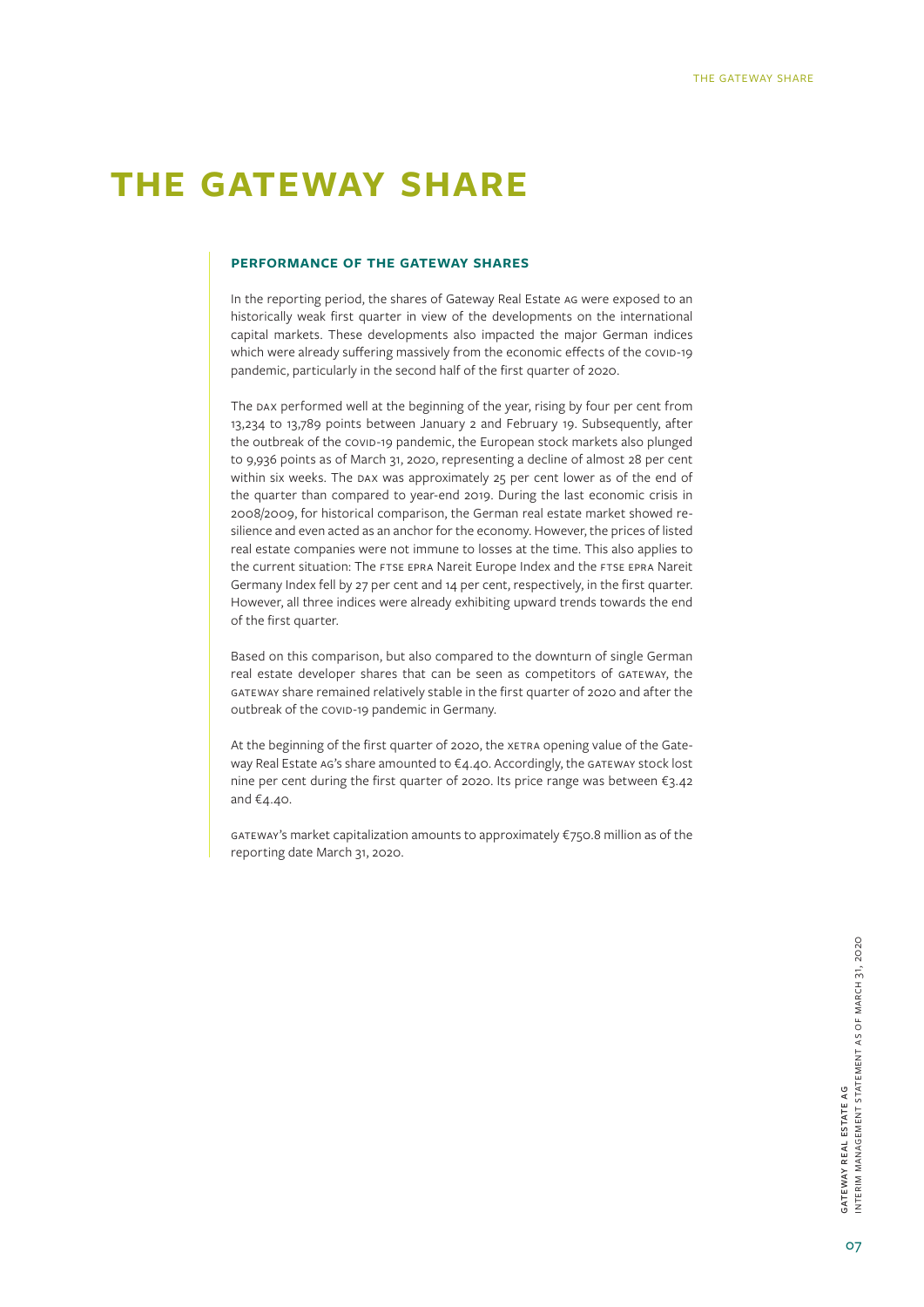#### **annual general meeting and dividend payment**

The Annual General Meeting of Gateway Real Estate ag was held on May 12, 2020, for the first time as a virtual general meeting due to the covip-19 pandemic. The legal basis for this measure was established by the German legislator through the introduction of the Act on Coorporate, Cooperative, Association, Foundation and Residential Property Law to Combat the Effects of the covid-19 Pandemic. While several competitors among the listed real estate companies decided to postpone their annual general meetings due to the covid-19 pandemic, the Management Board and the Supervisory Board of Gateway Real Estate ag resolved to make use of the possibility to hold a virtual general meeting and above all to maintain, as planned, the dividend proposal for the successful year 2019 and the related resolution adopted by the General Meeting.

All resolution proposals made by the Management Board and the Supervisory Board were ultimately approved by a large majority of the Annual General Meeting. Accordingly, this also included the proposal to use the distributable profit for the fiscal year 2019 in the amount of €116,650,321.65 for distribution of a dividend of €0.30 per qualifying no-par value share (a total of €56,029,212.00) and to carry forward to new account the residual amount of €60,621,109.65.

It is the declared objective of GATEWAY for the future to grant shareholders an appropriate participation in its business performance.

Further important resolutions adopted by the Annual General Meeting included the formal approval of the actions of the Management Board and the Supervisory Board for the fiscal year 2019, amendments to the Company's Articles of Association regarding a simplified execution of Supervisory Board meetings and general meetings as well as the election of the auditor of the consolidated financial statements for the fiscal year 2020.

Further information and details on the voting results of the Ordinary Annual General Meeting 2020 can be found on the Company's website under: https://gateway-re.de/ en/investor-relations/annual-general-meeting/annual-general-meeting-2020/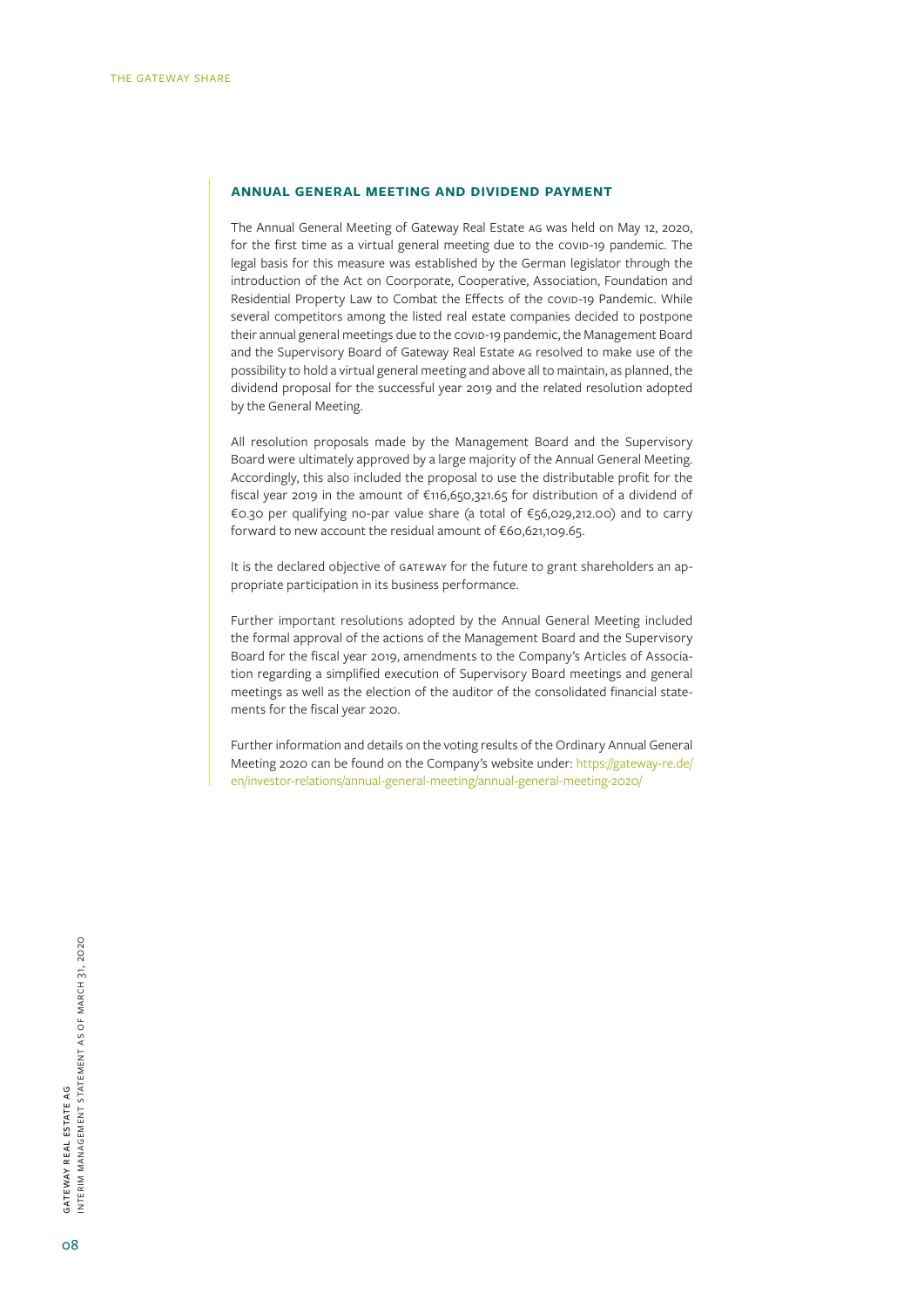#### **share information**

—

| ISIN/WKN                                      | DE000A0JJTG7 / A0JJTG                                                       |
|-----------------------------------------------|-----------------------------------------------------------------------------|
| Number of shares                              | 186,764,040                                                                 |
| Share capital                                 | €186,764,040.00                                                             |
| Ticker symbol                                 | <b>GTY</b>                                                                  |
| Market segment                                | Regulated market (Prime Standard)                                           |
| Subsector                                     | Real estate                                                                 |
| Trading venues                                | XETRA, Frankfurt am Main, Düsseldorf,<br>Munich, Berlin, Hamburg, Stuttgart |
| Designated Sponsor                            | Credit Suisse                                                               |
| Opening price (January 2, 2020)               | €4.40                                                                       |
| Closing price (March 31, 2020)                | €4.02                                                                       |
| Highest price in the period (January 3, 2020) | €4.44                                                                       |
| Lowest price in the period (March 19, 2020)   | €3.42                                                                       |
| Market capitalization (March 31, 2020)        | €750.8 million                                                              |
|                                               |                                                                             |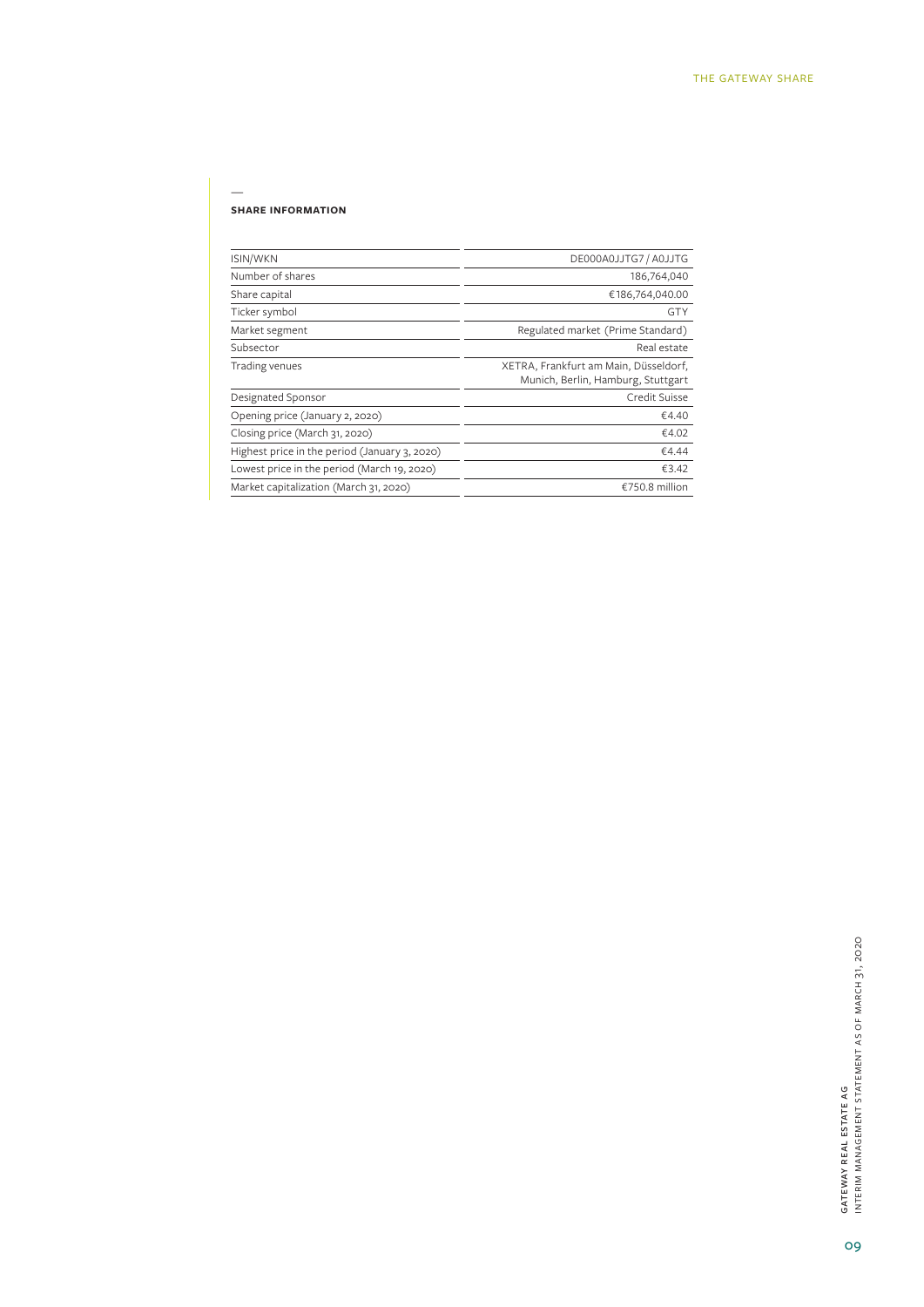interim group management report Fundamental information on the Group and strategy Business development

# **interim group management report**

#### **1. fundamental information on the group and strategy**

Gateway Real Estate ag (in the following also referred to as "gateway", "Company" or "Group", in each case referring to the gateway Group as a whole) is one of the leading listed real estate developers with a focus on commercial and residential real estate in Germany. It is specialized in the development and the subsequent sale of properties, as well as the acquisition and long-term leasing of commercial properties as yield investments. In the context of the development of commercial real estate, GATEWAY focuses on Germany's Top 7 cities (Berlin, Düsseldorf, Frankfurt am Main, Hamburg, Cologne, Munich and Stuttgart), while the focus of residential real estate development is on selected high-growth areas. The Company covers all of the important steps in the value creation chain of a development project with its own teams. These steps are:

- identification, procurement, and acquisition of properties and land,
- planning and management of the development processes and obtaining permits, licenses, and approvals,
- marketing and sale of properties to institutional investors,
- coordination of construction activities,
- providing asset and property management services after completion of a development project

In all of its project developments, GATEWAY pursues the strategy to generate attractive margins and, at the same time, to minimize the project development risk by means of a detailed process management. GATEWAY regularly carries out sensitivity analyses in connection with the calculation and supervision of projects, in which the effects of potential increases in construction costs are examined and suitable countermeasures taken to offset them are identified. In the acquisition process, all our projects are generally evaluated and analyzed on an individual basis. When acquiring new plots of land, GATEWAY focuses on space where there are no finally approved zoning or land use plans. This enables gateway to leverage potential value thanks to its long-standing expertise in the process of obtaining planning permissions and to actively determine the planning process for developments early on. GATEWAY's focus as regards land purchases is on real estate development rather than the speculative resale of undeveloped sites.

In connection with the sale of development projects, gateway exclusively addresses institutional investors, operates on the basis of lean and recurring sales structures and primarily follows a forward sales model pursuant to which properties are sold to investors when the building permit is obtained. GATEWAY then completes the projects, but generates revenue already upon contract conclusion based on the progress of the construction activities. This strategy, together with contractually agreed payment schedules, enables gateway to generate long-term and stable cash flows from our development projects.

Alternatively, in the case of selected commercial property development projects, GATEWAY seeks to integrate such projects into the successful standing asset business and develops properties with pre-let rates of 50–60%. In this respect, GATEWAY continues the existing standing asset business of commercial real estate in order to diversify risks.

As of March 31, 2020, GATEWAY has a diversified development pipeline with a total gross development volume of approximately €4.9 billion; 66% of that amount refer to commercial real estate and 32% to residential real estate developments.

#### **2. business development**

The first quarter of 2020 was a continuation of the very successful fiscal year 2019. Accordingly, one further project development in Duesseldorf could be sold as a forward sale in the first three months. In terms of acquisitions, the project development in Augsburg as well as one project development in Berlin were closed upon the payment of the purchase prices and were transferred to our portfolio.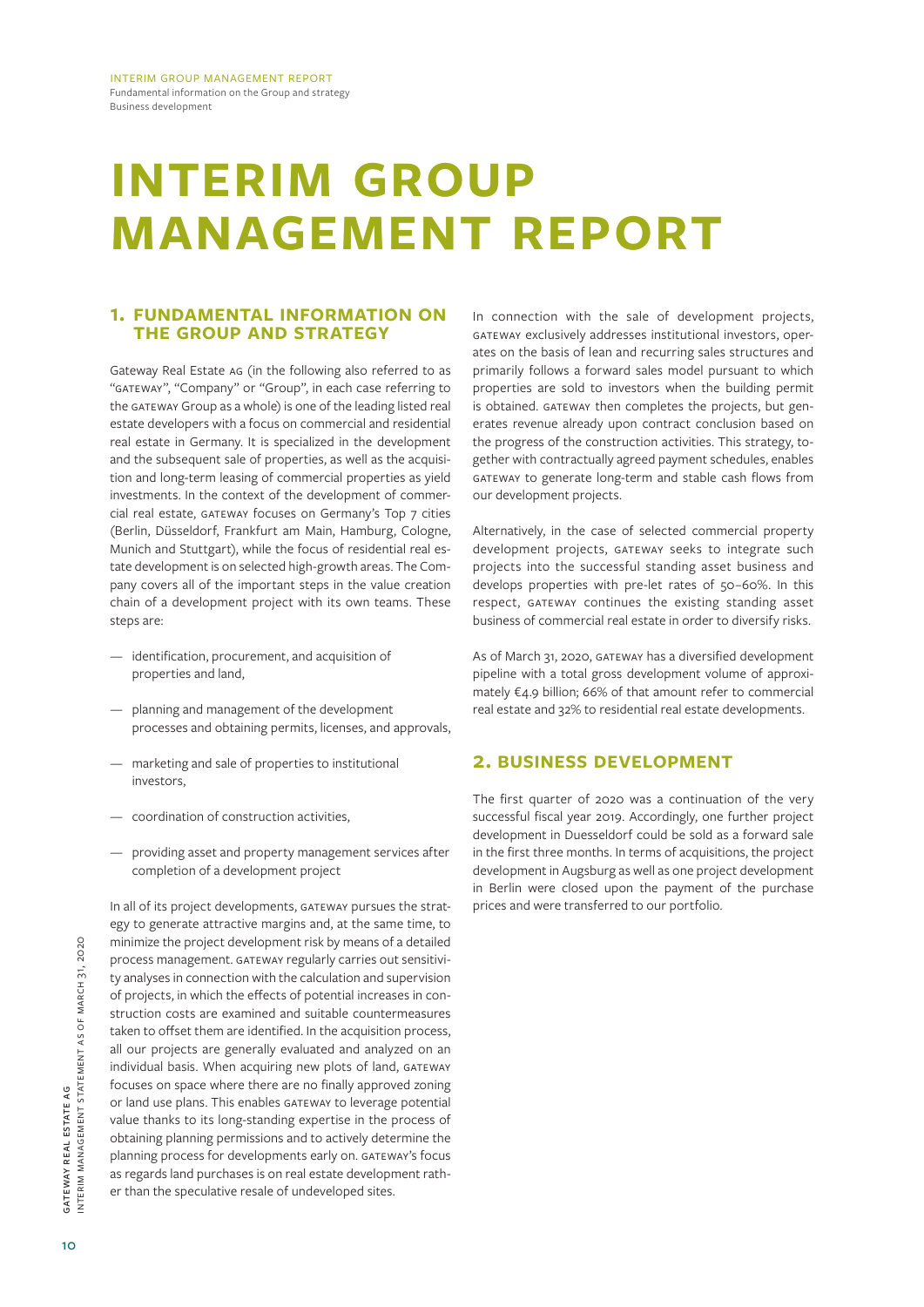#### **3. financial position**

The GATEWAY Group's total assets decreased by 7.6% to approximately €961.2 million as of March 31, 2020, after €1,040.0 million as of the reporting date of December 31, 2019. On the assets side, the sum total of non-current assets of €81.4 million was slightly above the figure as of December 31, 2019 (€78.5 million). In contrast, the sum total of current assets of €879.8 million was considerably lower than on the prior year's reporting date (December 31, 2019: €961.4 million).

The value of the investment properties held by the Group as of the reporting date amounted to €10.8 million, after €8.3 million as of December 31, 2019. This increase results from a fair value adjustment that is based on an external valuation as of March 31, 2020.

The carrying amount of inventories rose considerably to €626.5 million, after amounting to €581.6 million as of December 31, 2019. This is primarily attributable to the intensified real estate project development activities conducted by the Group and the related new transfers of such project developments.

The balance of cash and cash equivalents amounted to  $\epsilon$ 92.1 million as of March 31, 2020, with the strong decline compared to the reporting date of the previous year (December 31, 2019: €216.0 million) largely being attributable to the repayment of loans.

On the equity and liabilities side, the Group's non-current liabilities amounted to €383.4 million as of the reporting date (December 31, 2019: €361.5 million); the major portion of that amount is attributable to non-current financial liabilities of €359.1 million (December 31, 2019: €343.4 million). The slight increase is primarily due to new project financings.

Current liabilities totaled €243.9 million as of March 31, 2020 (December 31, 2019: €352.5 million). The major portion of that amount was attributable to current financial liabilities (€160.8 million; December 31, 2019: €272.6 million); the decrease in current financial liabilities is primarily attributable to the repayment of loans. An amount of €60.8 million referred to trade payables that largely were incurred in connection with the Group's project developments.

The GATEWAY Group's equity as of March 31, 2020 amounted to €333.9 million (December 31, 2019: €326.0 million). Accordingly, the Group's equity ratio rose from 31.3% at the end of the prior year to now 34.7%.

#### **4. cash flows**

The cash inflows and outflows in the first quarter of 2020 overall led to a decrease in cash as of March 31, 2020, primarily caused by cash flows from financing activities due to the repayment of loans.

#### **condensed cash flow statement**

| in $\epsilon$ thousand                                            | $01.01 -$<br>31.03.2020 | $01.01 -$<br>31.03.2019 |
|-------------------------------------------------------------------|-------------------------|-------------------------|
| Cash flows from operating activities                              | $-10,196$               | $-7,171$                |
| Cash flows from investing activities                              | $-15,940$               | 5,226                   |
| Cash flows from financing activities                              | $-97,854$               | $-25,974$               |
| Net decrease in cash and cash equivalents                         | $-123,990$              | $-27,919$               |
| Change in cash and cash equivalents due to<br>consolidation group | 0                       | $-9,108$                |
| Cash and cash equivalents as of January 01                        | 216,045                 | 73,931                  |
| Cash and cash equivalents as of March 31                          | 92,055                  | 36,904                  |

The negative cash flows from operating activities increased by €3.0 million compared to the prior-year period and amounted to €–10.2 million in the first quarter of 2020. This development is largely the result of the expansion of inventory properties by €44.9 million, owing to purchase price payments for two development projects and construction activities in connection with project developments. This was offset by a cash inflow of €32.1 million which mainly referred to purchase price payments.

The negative cash flows from investing activities of €15.9 million primarily include the granting of a short-term loan in the amount of €–15.1 million.

The negative cash flows from financing activities in the amount of €97.9 million is primarily due to the repayment of loans of €146.4 million. This was offset by new borrowings in connection with the acquisition of properties and the financing of development projects in a total amount of €48.8 million.

The net decrease resulting from the cash flows in the first quarter of 2020 described above totaled €124.0 million, resulting in a reduction of cash and cash equivalents to €92.1 million as of March 31, 2020. As of the previous reporting date (December 31, 2019), cash and cash equivalents had amounted to €216.0 million.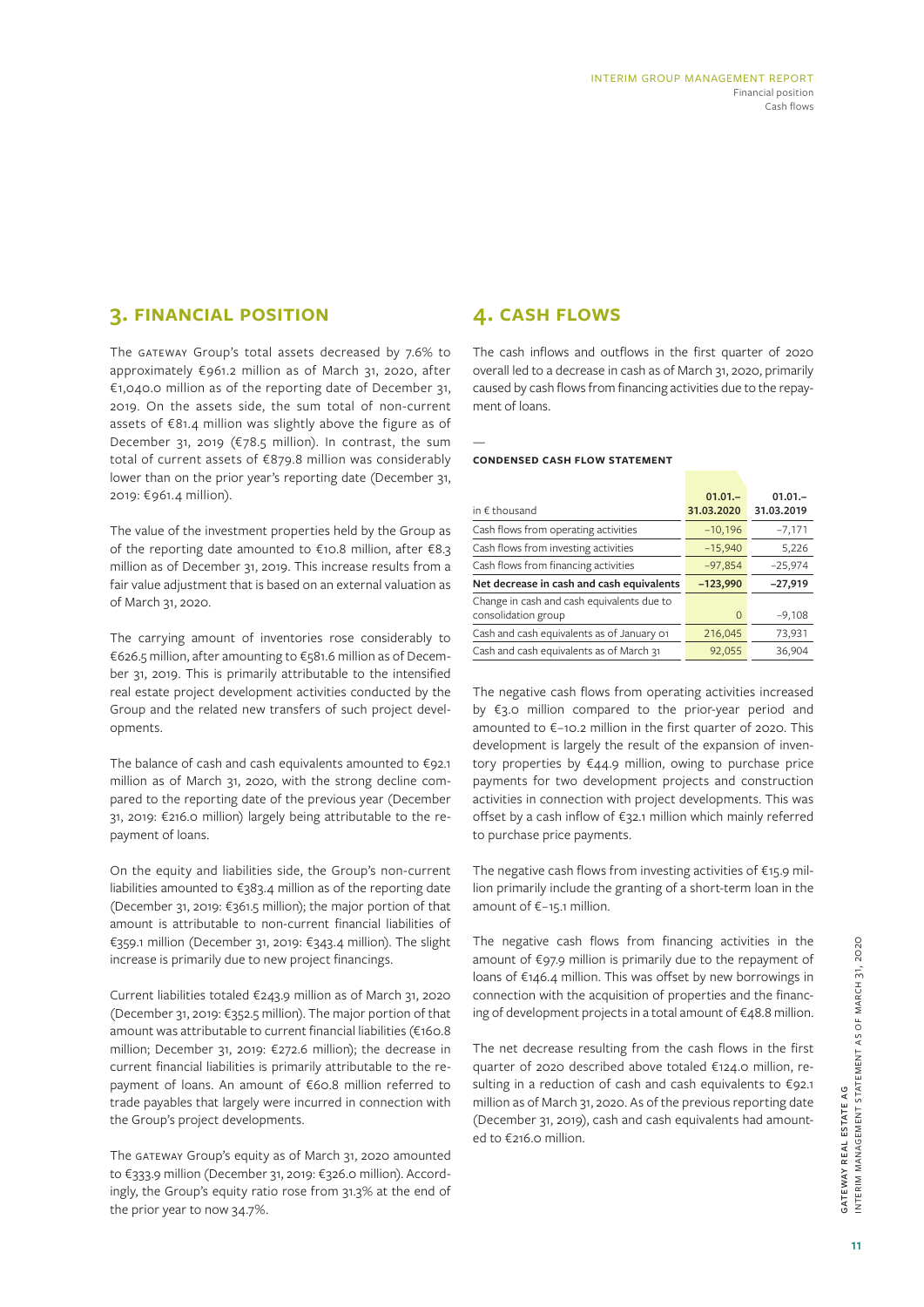#### **5. financial performance**

In the first quarter of the fiscal year 2020, the Group of Gateway Real Estate ag generated revenues in a total amount of €27.2 million (Q1 2019: €11.6 million). These mainly comprised the previous revenues from forward sales made in the prior period in Duesseldorf and Cologne (€4.2 million) and a newly concluded forward deal in connection with a development project in Duesseldorf (€20.3 million). Additionally, revenue from lettings amounted to €2.3 million.

Gross profit amounted to €79.8 million (Q1 2019: €20.8 million), which, in addition to the revenues mentioned above, comprises changes in inventories of finished goods and work in progress of €51.3 million (Q1 2019: €8.3 million) – largely consisting of newly transferred project developments, capitalized construction work as well as the disposals in connection with the forward sales of the project developments in Cologne and Duesseldorf – and other operating income in the amount of €1.3 million (Q1 2019: €1.0 million). Compared to the first quarter of 2019, the higher gross profit results from gateway's increased sales and acquisition activities in the first quarter of 2020, which affect all individual items of gross profit.

In the reporting period, the costs for raw materials and consumables used increased significantly by  $\epsilon$ 57.4 million over the prior-year year to €65.7 million and mainly consist of the construction costs of the inventory properties (€14.1 million), acquisition costs for land (€51.1 million) as well as management costs for the rented properties (€0.5 million). The increased costs for raw materials and consumables used are primarily attributable to the higher acquisition volume and the intensified construction activities in the reporting period. In the first quarter of 2020, the employee benefits expense amounted to €2.4 million, representing a decline by €0.1 million over the first quarter of 2019. The fair value changes in investment properties and valuation of properties amounted to €15.9 million and are based on an external valuation of all standing asset properties as of March 31, 2020. Other operating expenses amounted to €4.8 million (Q1 2019: €4.7 million) and are primarily attributable to expenses for silent partnerships as well as legal and consulting costs and accounting and closing costs. In the first quarter of 2020,  $GATEWAY$  achieved an overall operating profit of  $E22.7$  million (Q1 2019: €7.0 million).

Net finance costs in the first quarter of 2020 amounted to €–9.7 million (Q1 2019: €–9.3 million) and include interest expenses of €-10.1 million (Q1 2019: €-9.6 million), mainly resulting from higher borrowings compared to the prior-year period. These interest expenses are partially offset by interest income in the amount of €0.5 million (Q1 2019: €0.2 million).

Earnings before tax (EBT) amounted to  $\epsilon$ 13.0 million (Q1 2019: €–2.3 million). After deducting income taxes of €4.7 million (Q1 2019: €0.5 million), the consolidated profit for the first quarter of 2020 amounted to €8.3 million (Q1 2019: €–2.8 million). This corresponds to basic earnings per share of €0.04 (Q1 2019: €–0.02) and diluted earnings per share (Q1 2019: €–0.02). The ebit adjusted amounted to €22.7 million (Q1 2019: €7.0 million).

#### **6. report on risks and opportunities**

The risks which Gateway Real Estate ag is exposed to within the framework of its business activities as well as the opportunities arising for the Company were described in detail in the 2019 Annual Report on pages 54–57. In this context, the Group's risk management system was explained, propertyspecific and company-specific risks were presented, and their probability of occurrence as well as their potential financial effects were classified based on a risk classification.

The potential effects resulting from the covid-19 pandemic, which only started to emerge gradually in Germany as of the date of publication at the end of March 2020, were already taken into account in the 2019 Annual Report. Even in view of the economic and political developments since then, the strong reduction in economic activity in Germany and various global uncertainties surrounding the covid-19 pandemic, gateway does not see any significant changes in the risks and the associated assessment based on the risk classification compared with the statements given in the 2019 Annual Report. We, therefore, refer to the presentation in the group management report for the fiscal year from January 01 to December 31, 2019.

As regards the opportunities for the Group, GATEWAY emphasizes that an economic crisis, as currently predicted following the covid-19 pandemic, offers new opportunities in the procurement market in terms of property and land acquisition. The financial difficulties of other companies may open up opportunities to acquire properties in particularly attractive locations or subject to particularly good terms. For further details, we refer to the report on opportunities in the 2019 Annual Report on page 58.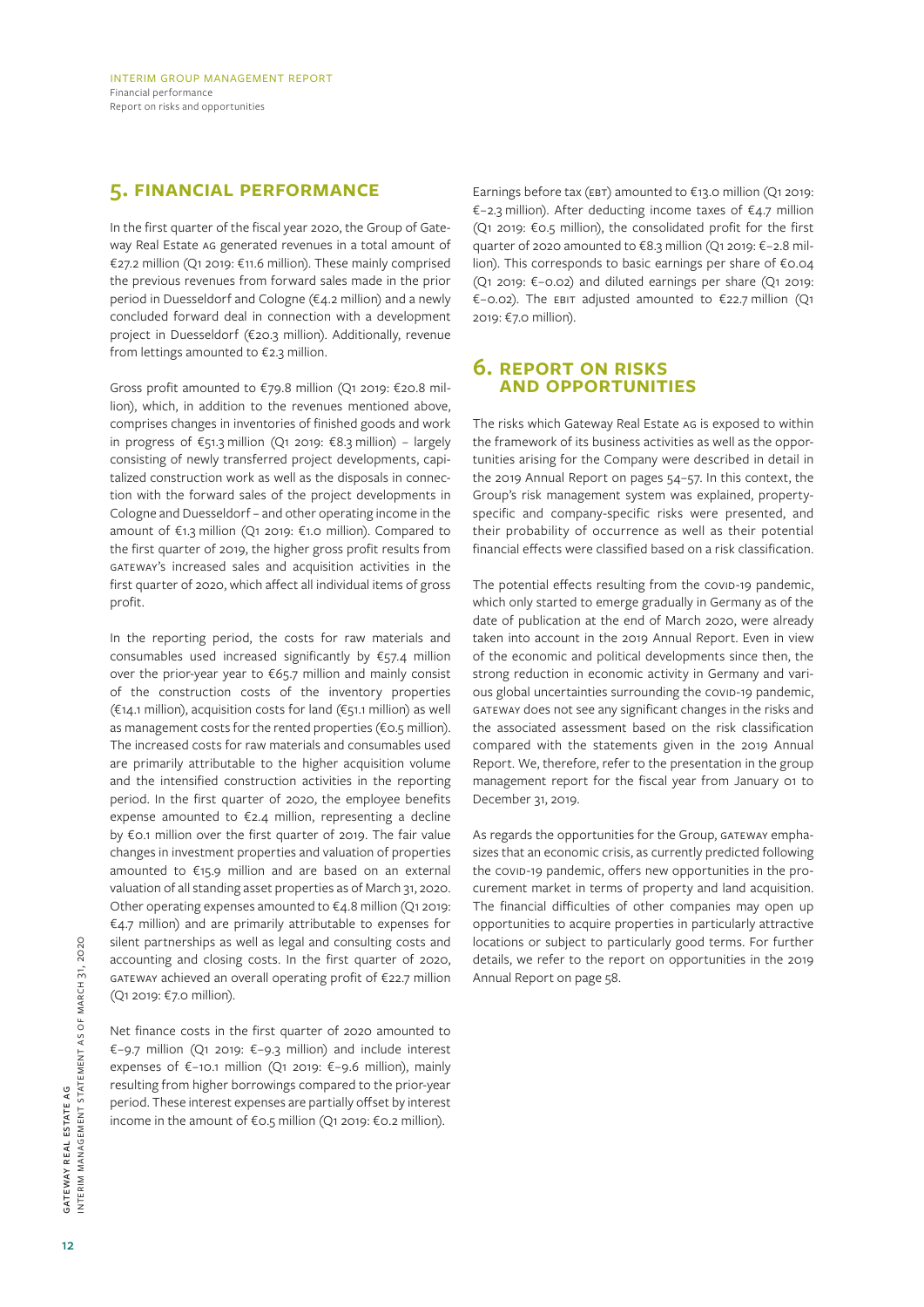#### **7. report on expected developments**

#### **changed economic environment DUE TO COVID-19**

As a result of the current developments surrounding the coronavirus spread, there are few reliable economic forecasts for 2020. In its forecast dated April 14, 2020, the International Monetary Fund (imf) expects that the global economy will experience its worst recession in almost 100 years. The global economy might contract by 3% in 2020, the economy in the eurozone by even 7.5%. Accordingly, the projected economic slump would be the worst recession since the Great Depression and much worse than the global financial crisis in 2008 and 2009.

The Federal Ministry for Economic Affairs and Energy expects the German price-adjusted gross domestic product to decline in 2020 by 6.3%, as stated in the Ministry's spring projection dated April 29. Subsequently, an increase by 5.2% is anticipated for 2021 as part of the catching-up process. Against this backdrop, the European Central Bank (ECB) continues to stick to its low interest rate policy. Further measures to ease monetary policy, such as extensive bond purchases, have already been initiated.

The economic consequences are increasingly impacting also the real estate markets. In its publication "German property market outlook 2020" published on April 22, 2020, Deutsche Bank Research explains the very diverse consequences of the pandemic on the individual asset classes. In this context, the residential property development segment is attested a higher crisis-proof quality, while negative effects for the office property segment are, however, deemed probable. Subject to the condition that the covid-19 pandemic can be brought under control and that an economic recovery will be slowly emerging in the second half of 2020, the fundamental environment in the German residential real estate market is expected to hardly change in 2020 according to Deutsche Bank Research. This is due to the fact that the nationwide imbalance between supply and demand continues to exist. The office market, however, which benefited from a strong economic output and the related growth of employment in Germany in the previous years, should be faced with a decline in demand. Accordingly, the experts project a decrease of the required space by 0.8 million square meters and a simultaneous rise in the vacancy rate.

The retail sector is already struggling with the consequences of the pandemic. According to the German Federal Statistical Office, sales fell substantially in March 2020 in individual retail segments as a result of the store closures during the corona crisis. At the same time, the strong demand for everyday necessities led to higher sales in other areas such as supermarkets and pharmacies. In March 2020, after calendar and seasonal adjustments, sales declined 5.6% in real terms and by 5.7% in nominal terms in comparison with February 2020. This is the strongest month-on-month decrease in sales since January 2007.

#### **outlook for the gateway group**

It is still not possible to project the adjusted EBIT and the consolidated profit for the full year 2020 in view of the covid-19 pandemic. In this regard, we would also like to refer to the statements in the 2019 Annual Report on page 60 concerning our original forecast which GATEWAY's Management Board would have made without the effects of the global coronavirus outbreak and which was no longer applicable at the time of preparing the 2019 Annual Report due to the covid-19 pandemic.

Even though the general assessment of GATEWAY's focus cities regarding population development, excess demand and interest rate trends has not changed, no serious and reliable estimates of possible quantitative effects on Gateway Real Estate ag's business activities for the full year 2020 can be made at this time due to the persisting uncertainties regarding the extent and duration of the restrictions and the resulting developments in all economic and social areas.

However, the Management Board continues to believe that the Group is well positioned and, on the basis of the risks analyzed and assessed, does not currently see any risks that could endanger its continued existence.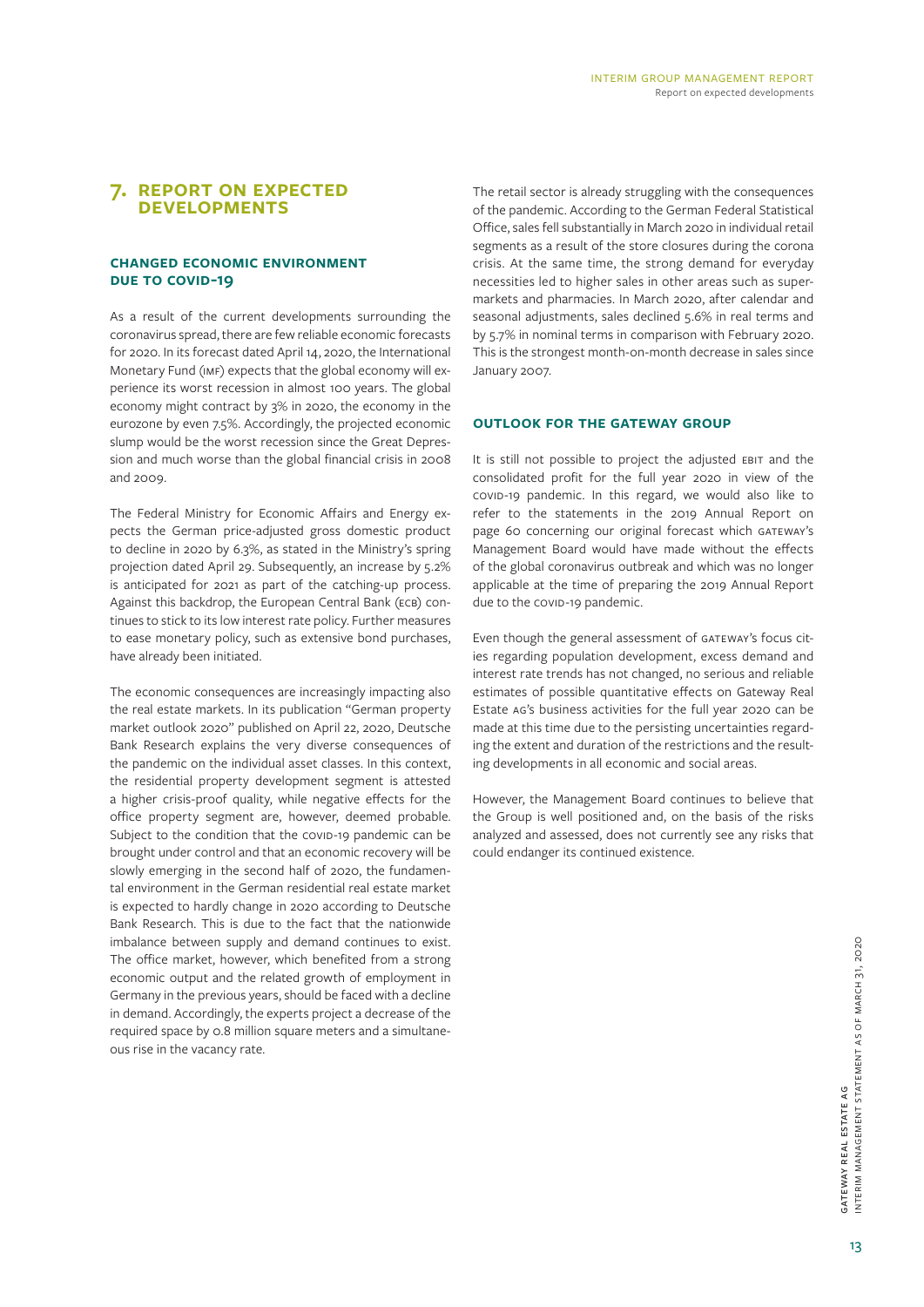# **INTERIM CONSOLIDATED financial statements as of march 31, 2020**

### **IFRS CONSOLIDATED STATEMENT of financial position**

**as of march 31, 2020**

#### **assets**

| in $\epsilon$ thousand                            | 31.03.2020 | 31.12.2019 |
|---------------------------------------------------|------------|------------|
|                                                   |            |            |
| Non-current assets                                |            |            |
| Intangible assets and goodwill                    | 39,895     | 39,891     |
| Property, plant and equipment                     | 3,016      | 2,518      |
| Investment properties                             | 10,800     | 8,270      |
| Investments accounted for using the equity method | 7,081      | 8,832      |
| Other non-current financial assets                | 15,635     | 15,415     |
| Deferred tax assets                               | 4,986      | 3,615      |
|                                                   | 81,413     | 78,541     |
| <b>Current assets</b>                             |            |            |
| Inventories                                       | 626,506    | 581,602    |
| Trade receivables                                 | 931        | 1,823      |
| Income tax receivables                            | 2,871      | 2,687      |
| Other financial assets                            | 51,363     | 70,283     |
| Other non-financial assets                        | 53,083     | 50,234     |
| Cash and cash equivalents                         | 92,055     | 216,045    |
| Non-current assets held for sale                  | 52,950     | 38,750     |
|                                                   | 879,759    | 961,424    |
|                                                   |            |            |
|                                                   | 961,172    | 1,039,965  |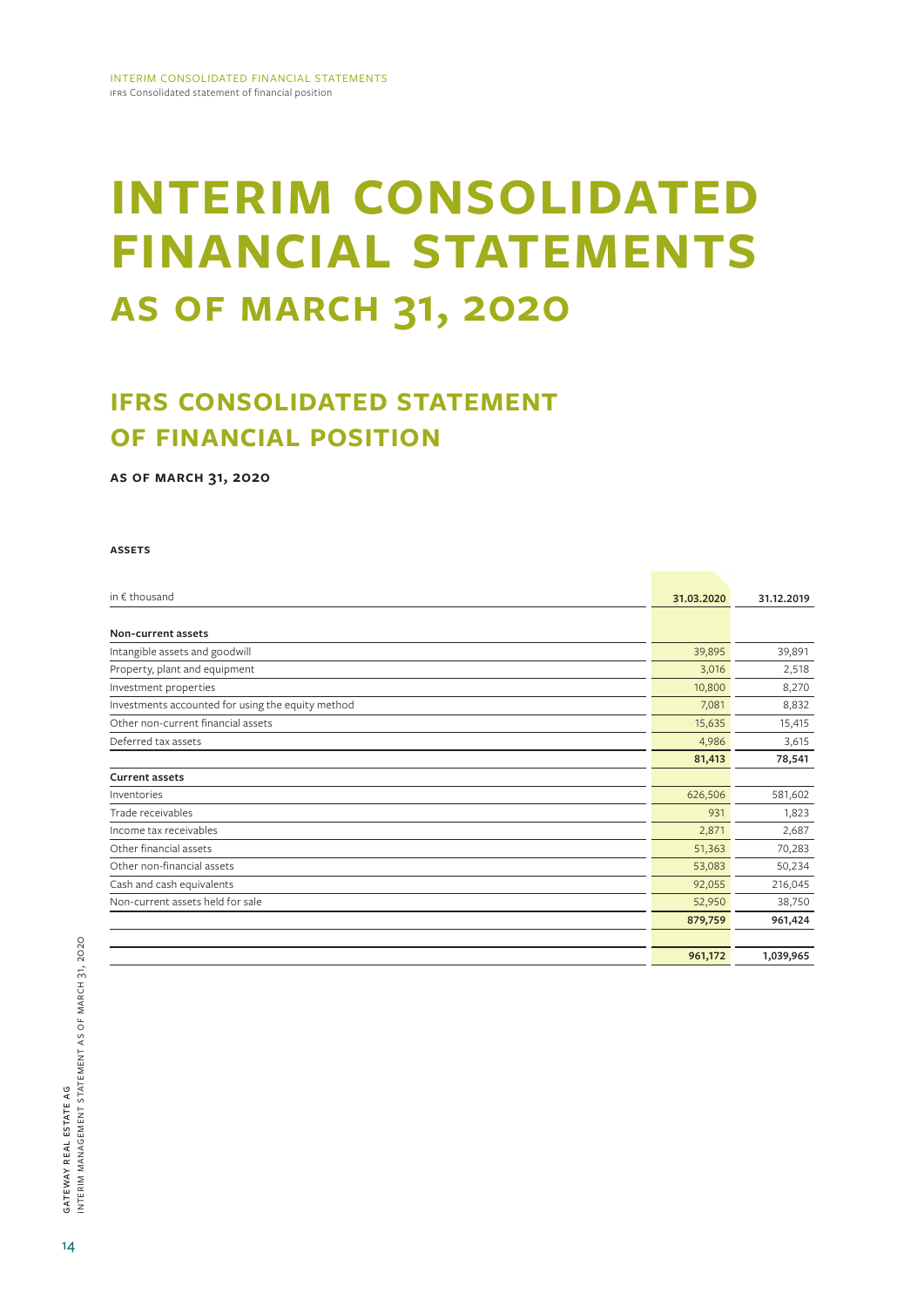#### **equity and liabilities**

| in € thousand                           | 31.03.2020 | 31.12.2019 |
|-----------------------------------------|------------|------------|
|                                         |            |            |
| Equity                                  |            |            |
| Subscribed capital                      | 186,764    | 186,764    |
| Reserves                                | $-22,804$  | $-22,804$  |
| Retained earnings                       | 164,488    | 156,778    |
| Non-controlling interests               | 5,431      | 5,253      |
|                                         | 333,879    | 325,991    |
| <b>Non-current liabilities</b>          |            |            |
| Other non-current provisions            | 621        | 629        |
| Non-current financial liabilities       | 359,063    | 343,389    |
| Deferred tax liabilities                | 20,496     | 15,118     |
| Other non-current financial liabilities | 3,217      | 2,345      |
|                                         | 383,397    | 361,481    |
| <b>Current liabilities</b>              |            |            |
| Other current provisions                | 600        | 1,448      |
| Current financial liabilities           | 160,815    | 272,620    |
| Income tax liabilities                  | 9,741      | 9,220      |
| Trade payables                          | 60,794     | 60,215     |
| Other financial liabilities             | 6,717      | 3,465      |
| Other non-financial liabilities         | 5,229      | 5,525      |
|                                         | 243,896    | 352,493    |
|                                         |            |            |
|                                         | 961,172    | 1,039,965  |
|                                         |            |            |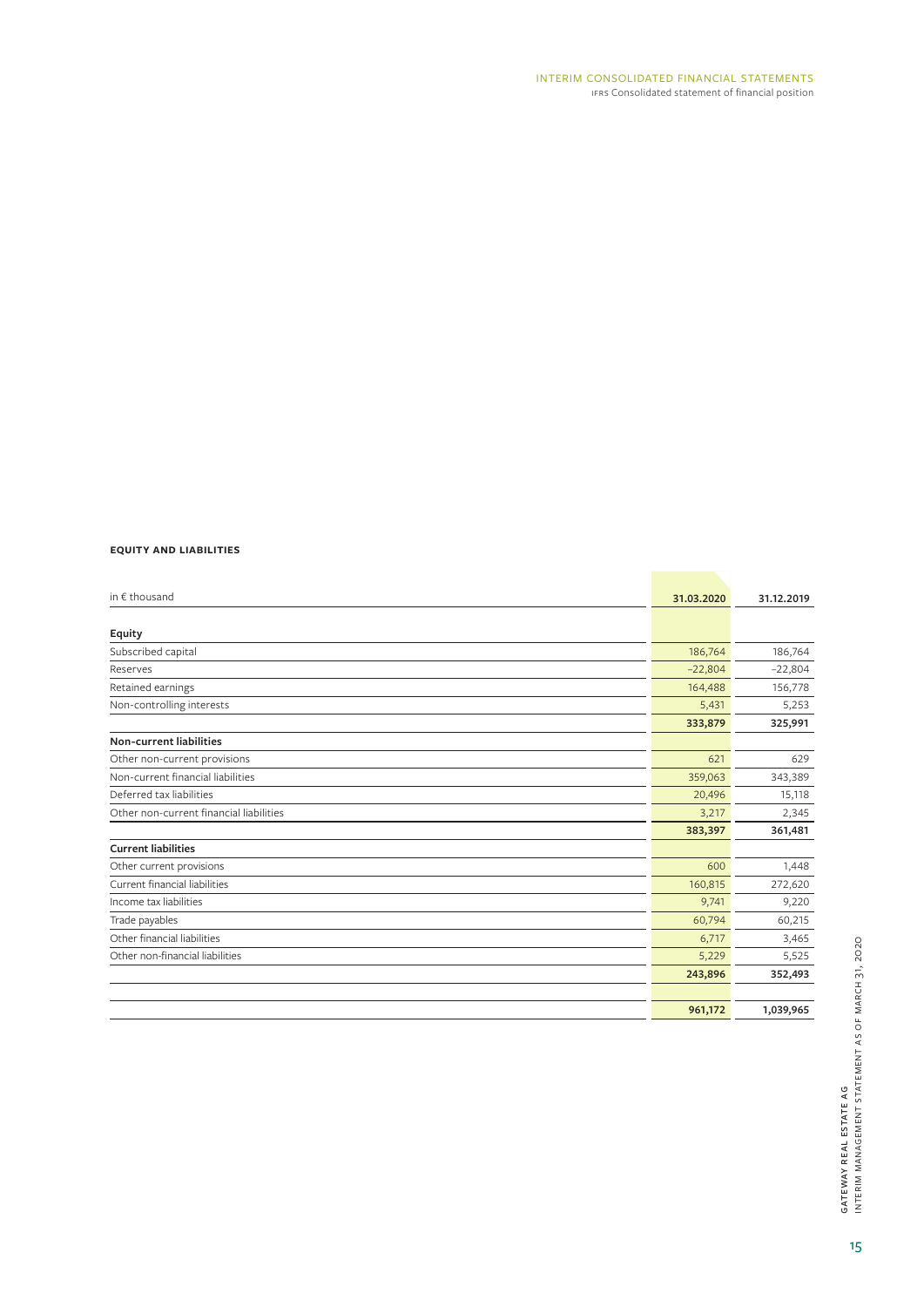## **ifrs consolidated statement of comprehensive income**

#### **from january 01 to march 31, 2020**

| in € thousand                                                                      | $01.01 -$<br>31.03.2020 | $01.01 -$<br>31.03.2019 |
|------------------------------------------------------------------------------------|-------------------------|-------------------------|
| Revenue                                                                            | 27,224                  |                         |
|                                                                                    |                         | 11,611                  |
| Changes in inventories of finished goods and work in progress                      | 51,306                  | 8,266                   |
| Other operating income                                                             | 1,295                   | 956                     |
| Gross profit                                                                       | 79,825                  | 20,833                  |
| Raw materials and consumables used                                                 | $-65,659$               | $-8,245$                |
| Employee benefits expense                                                          | $-2,363$                | $-2,500$                |
| Fair value changes in investment properties and valuation of properties            | 15,900                  | 1,770                   |
| Depreciation and amortization expense                                              | $-203$                  | $-150$                  |
| Other operating expenses                                                           | $-4,756$                | $-4,711$                |
| Operating profit                                                                   | 22,744                  | 6,997                   |
| Profit or loss from investments accounted for using the equity method, after taxes | $-76$                   | 24                      |
| Finance income                                                                     | 457                     | 212                     |
| Finance costs                                                                      | $-10,088$               | $-9,566$                |
| <b>Net finance costs</b>                                                           | $-9,707$                | $-9,330$                |
| Profit before tax                                                                  | 13,037                  | $-2,333$                |
| Income tax expense                                                                 | $-4,740$                | -498                    |
| Profit for the year                                                                | 8,297                   | $-2,831$                |
| Other comprehensive income                                                         | $\overline{0}$          | $\circ$                 |
| Total comprehensive income for the period                                          | 8,297                   | $-2,831$                |
| Attributable to equity holders of the parent company                               | 7,772                   | $-2,836$                |
| Attributable to non-controlling interests                                          | 525                     | 5                       |
| Earnings per share (basic)                                                         | 0.04                    | $-0.02$                 |
| Earnings per share (diluted)                                                       | 0.04                    | $-0.02$                 |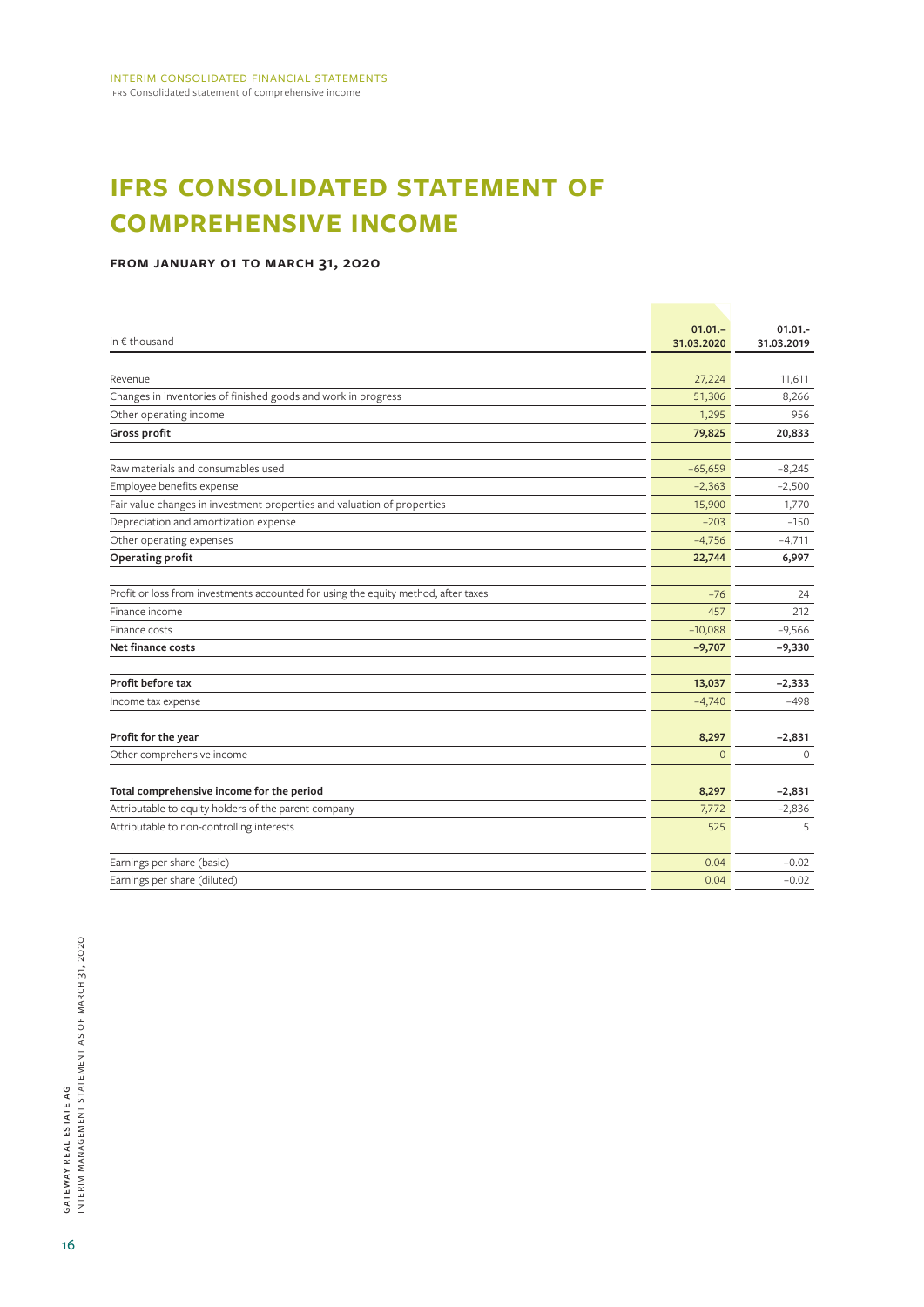### **ifrs-consolidated statement of cash flows**

#### **from january 01 to march 31, 2020**

|                                                                                                 | $01.01 -$      | $01.01 -$    |
|-------------------------------------------------------------------------------------------------|----------------|--------------|
| in $\epsilon$ thousand                                                                          | 31.03.2020     | 31.03.2019   |
|                                                                                                 |                |              |
| Cash flows from operating activities                                                            |                |              |
| Total comprehensive income for the period                                                       | 8,297          | $-2,831$     |
| Adjustments for:                                                                                |                |              |
| Depreciation of property, plant and equipment                                                   | 201            | 146          |
| Amortization of intangible assets                                                               | $\overline{2}$ | 3            |
| Impairment on trade receivables                                                                 | 15             | 14           |
| Changes in fair value of investment properties and valuation of properties                      | $-2,530$       | $\mathbf{0}$ |
| Changes in fair value of non-current assets held for sale (properties)                          | $-13,370$      | $-1,770$     |
| Profit or loss from investments in companies accounted for using the equity method, after taxes | 76             | $-24$        |
| Distributions received from investments accounted for using the equity method                   | 1,693          | $\circ$      |
| Net finance costs                                                                               | 9,631          | 9,554        |
| Profit or loss from the sale of investments accounted for using the equity method               | $\overline{0}$ | $-465$       |
| Profit or loss from the sale of subsidiaries                                                    | $\mathbf{0}$   | $-832$       |
| Tax expenses                                                                                    | 4,740          | 497          |
| Changes in:                                                                                     |                |              |
| Inventories                                                                                     | $-44,904$      | $-7,434$     |
| Trade receivables and other receivables                                                         | 995            | 4,017        |
| Other financial assets                                                                          | 32,148         | $\circ$      |
| Non-financial assets                                                                            | $-2,667$       | $-257$       |
| Trade payables and other payables                                                               | 3,561          | 5,969        |
| Non-financial liabilities                                                                       | $-197$         | $-12,008$    |
| Other provisions as weil as assets and provisions for employee benefits                         | $-856$         | 297          |
| Cash outflow from operating activities                                                          | $-3,165$       | $-5,124$     |
| Interest paid                                                                                   | $-6,634$       | $-2,049$     |
| Income taxes received                                                                           | 8              | 218          |
| Income taxes paid                                                                               | $-405$         | $-217$       |
| Cash flows from operating activities                                                            | $-10,196$      | $-7,171$     |
| Cash flows from investing activities                                                            |                |              |
| Interest received                                                                               | 16             | 237          |
| Cash inflows from the sale of non-current assets held for sale (properties)                     | $\mathbf 0$    | 7,300        |
| Cash inflows from the sale of investments accounted for using the equity method                 | $\Omega$       | 400          |
| Cash outflows for investments in properties held for sale (IFRS 5)                              | $-830$         | $\circ$      |
| Purchase of property, plant and equipment                                                       | $-53$          | $-130$       |
| Purchase of intangible assets                                                                   | $-5$           | $\Omega$     |
| Purchase of other financial assets                                                              | $-15,050$      | $-2,581$     |
| Purchase of investments accounted for using the equity method                                   | $-18$          | $\circ$      |
| Cash flows from investing activities                                                            | $-15,940$      | 5,226        |
| Cash flows from financing activities                                                            |                |              |
| Cash inflows from new (financial) loans                                                         | 48,823         | 6,255        |
| Transaction costs for loans and borrowings                                                      | $-20$          | $\Omega$     |
| Repayments of bonds and (financial) loans                                                       | $-146,368$     | $-32,058$    |
| Repayments of leasing liabilities                                                               | $-128$         | $-120$       |
| Fees for financial liabilities not utilized                                                     | $-161$         | $-51$        |
| Cash flows from financing activities                                                            | $-97,854$      | $-25,974$    |
| Net increase/decrease in cash and cash equivalents                                              | $-123,990$     | $-27,919$    |
| Change in cash and cash equivalents due to consolidation group                                  | $\mathbf{0}$   | $-9,108$     |
| Cash and cash equivalents as of January 1                                                       | 216,045        | 73,931       |
| Cash and cash equivalents as of March 31                                                        | 92,055         | 36,904       |
|                                                                                                 |                |              |